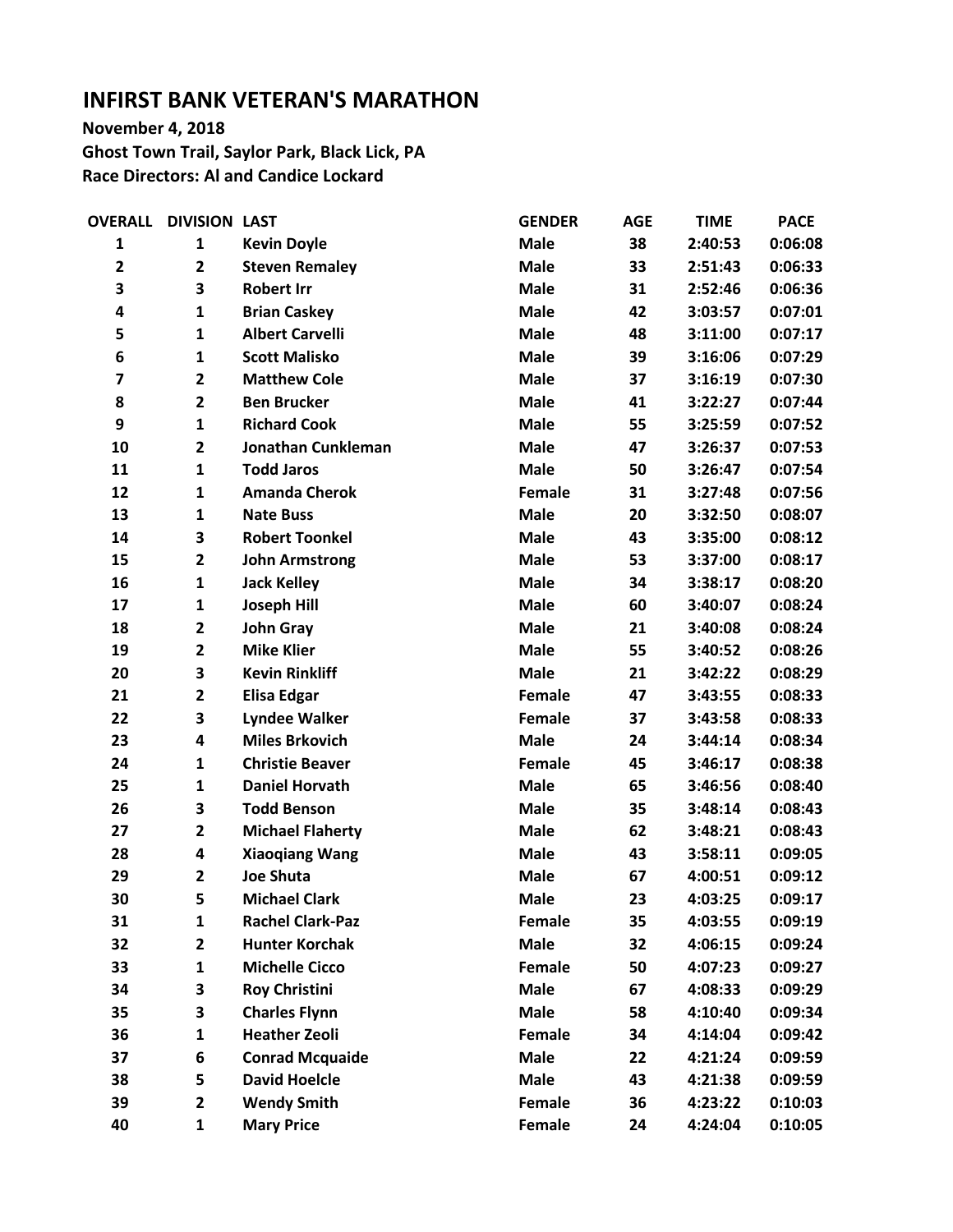| <b>OVERALL</b> | <b>DIVISION LAST</b>    |                              | <b>GENDER</b> | <b>AGE</b> | <b>TIME</b> | <b>PACE</b> |
|----------------|-------------------------|------------------------------|---------------|------------|-------------|-------------|
| 41             | 3                       | <b>Terence Barnett</b>       | <b>Male</b>   | 51         | 4:25:09     | 0:10:07     |
| 42             | 3                       | <b>Kristin Engle</b>         | Female        | 38         | 4:25:41     | 0:10:08     |
| 43             | $\overline{\mathbf{2}}$ | <b>Andrea Palmiotto</b>      | Female        | 33         | 4:25:54     | 0:10:09     |
| 44             | 6                       | <b>Chris Beichner</b>        | <b>Male</b>   | 40         | 4:27:26     | 0:10:12     |
| 45             | $\overline{\mathbf{z}}$ | <b>Noah Prince</b>           | <b>Male</b>   | 21         | 4:27:51     | 0:10:13     |
| 46             | $\mathbf{1}$            | Kimberlee Cunkelman          | Female        | 49         | 4:28:09     | 0:10:14     |
| 47             | $\mathbf{1}$            | <b>Maria Vargas</b>          | Female        | 57         | 4:28:28     | 0:10:15     |
| 48             | $\overline{\mathbf{z}}$ | <b>Anthony Sweeney</b>       | <b>Male</b>   | 44         | 4:28:31     | 0:10:15     |
| 49             | 8                       | <b>Travis Leach</b>          | <b>Male</b>   | 41         | 4:31:19     | 0:10:21     |
| 50             | $\mathbf{1}$            | <b>Brynn Waylonis</b>        | Female        | 28         | 4:31:44     | 0:10:22     |
| 51             | $\mathbf{1}$            | <b>Steven Szuminsky</b>      | <b>Male</b>   | 28         | 4:38:58     | 0:10:39     |
| 52             | $\mathbf{1}$            | <b>Richard Blaskiewicz</b>   | <b>Male</b>   | 78         | 4:43:05     | 0:10:48     |
| 53             | 4                       | <b>Yik Lee</b>               | <b>Male</b>   | 50         | 4:43:31     | 0:10:49     |
| 54             | 4                       | <b>Jeffrey Burtner</b>       | <b>Male</b>   | 59         | 4:45:11     | 0:10:53     |
| 55             | 3                       | <b>Luke Parfitt</b>          | <b>Male</b>   | 32         | 4:49:00     | 0:11:02     |
| 56             | $\overline{\mathbf{2}}$ | <b>Rob Mendenhall</b>        | <b>Male</b>   | 27         | 4:51:35     | 0:11:08     |
| 57             | $\overline{\mathbf{2}}$ | <b>Connie Miranda</b>        | Female        | 50         | 4:52:01     | 0:11:09     |
| 58             | $\overline{\mathbf{2}}$ | <b>Nicole Edwards</b>        | Female        | 48         | 4:53:49     | 0:11:13     |
| 59             | 3                       | <b>Mary Siegel</b>           | Female        | 47         | 4:53:49     | 0:11:13     |
| 60             | $\overline{\mathbf{2}}$ | <b>Kodi Endres</b>           | Female        | 21         | 4:55:09     | 0:11:16     |
| 61             | 8                       | <b>William Patrick</b>       | <b>Male</b>   | 23         | 4:55:09     | 0:11:16     |
| 62             | 3                       | <b>Kendra Claypool</b>       | Female        | 30         | 4:56:10     | 0:11:18     |
| 63             | 3                       | Gurtej (Gary) Singh          | <b>Male</b>   | 26         | 4:56:43     | 0:11:20     |
| 64             | $\mathbf{2}$            | <b>Jackie Aitken</b>         | Female        | 57         | 4:59:15     | 0:11:25     |
| 65             | 5                       | <b>Craig Kunz</b>            | <b>Male</b>   | 58         | 5:02:10     | 0:11:32     |
| 66             | 3                       | <b>Joy Salberg</b>           | Female        | 56         | 5:22:51     | 0:12:19     |
| 67             | 3                       | <b>Kim Navikas</b>           | Female        | 51         | 5:27:31     | 0:12:30     |
| 68             | 4                       | <b>Kris Mccormick</b>        | Female        | 34         | 5:39:32     | 0:12:58     |
| 69             | 3                       | <b>Michael Miller</b>        | <b>Male</b>   | 63         | 5:39:32     | 0:12:58     |
| 70             | 4                       | <b>Jason Turner</b>          | <b>Male</b>   | 30         | 5:39:32     | 0:12:58     |
| 71             | 5                       | <b>Corinna Lomasney</b>      | Female        | 30         | 5:42:51     | 0:13:05     |
| 72             | 4                       | <b>Adrian Fedorco</b>        | <b>Male</b>   | 64         | 5:51:58     | 0:13:26     |
| 73             | 4                       | <b>Elizabeth Emonds</b>      | Female        | 54         | 5:56:40     | 0:13:37     |
| 74             | 6                       | <b>Season Petrovich</b>      | Female        | 31         | 6:08:17     | 0:14:03     |
| 75             | 4                       | <b>Jeffrey Belt</b>          | <b>Male</b>   | 36         | 6:08:22     | 0:14:04     |
| 76             | 5                       | <b>Adam Van Compernolle</b>  | <b>Male</b>   | 36         | 6:17:24     | 0:14:24     |
| 77             | 5                       | <b>Ron Brown</b>             | <b>Male</b>   | 50         | 6:18:43     | 0:14:27     |
| 78             | $\mathbf{1}$            | <b>Peggy Thomas-Ulishney</b> | Female        | 61         | 6:21:49     | 0:14:34     |
| 79             | $\mathbf 2$             | Al Emma                      | <b>Male</b>   | 78         | 6:35:31     | 0:15:06     |
|                |                         |                              |               |            |             |             |

## **TOP THREE MALES OVERALL:**

|                         | 1 Kevin Doyle    | Male        | 38 | 2:40:53 0:06:08 |  |
|-------------------------|------------------|-------------|----|-----------------|--|
|                         | 2 Steven Remaley | <b>Male</b> | 33 | 2:51:43 0:06:33 |  |
| $\overline{\mathbf{3}}$ | Robert Irr       | Male        | 31 | 2:52:46 0:06:36 |  |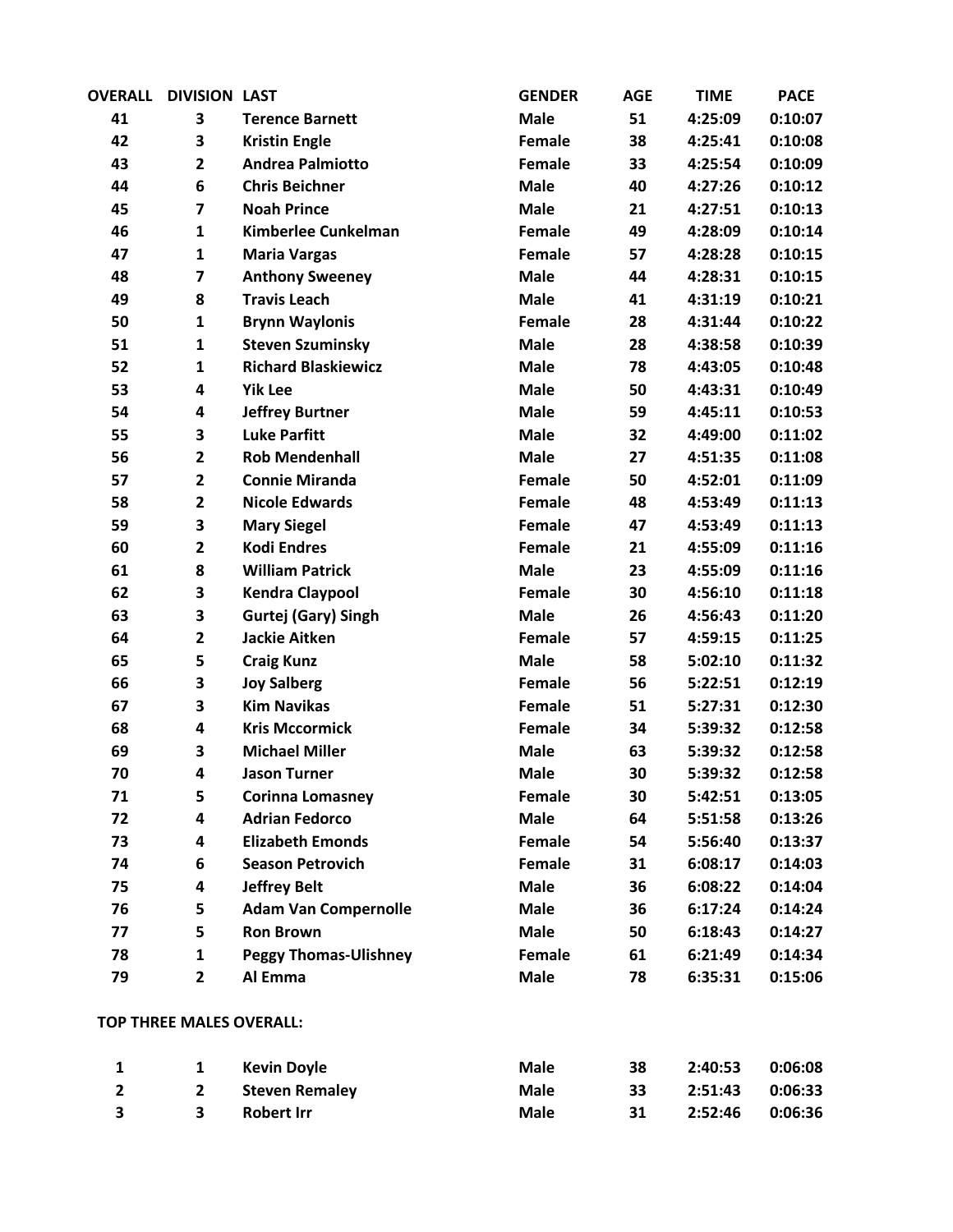| <b>OVERALL</b>          | <b>DIVISION LAST</b>    |                                   | <b>GENDER</b> | <b>AGE</b> | <b>TIME</b> | <b>PACE</b> |
|-------------------------|-------------------------|-----------------------------------|---------------|------------|-------------|-------------|
|                         |                         | <b>TOP THREE FEMALES OVERALL:</b> |               |            |             |             |
| 12                      | 1                       | <b>Amanda Cherok</b>              | <b>Female</b> | 31         | 3:27:48     | 0:07:56     |
| 21                      | $\overline{\mathbf{2}}$ | <b>Elisa Edgar</b>                | Female        | 47         | 3:43:55     | 0:08:33     |
| 22                      | 3                       | <b>Lyndee Walker</b>              | Female        | 37         | 3:43:58     | 0:08:33     |
| MALES AGES 20 TO 24:    |                         |                                   |               |            |             |             |
| 13                      | 1                       | <b>Nate Buss</b>                  | <b>Male</b>   | 20         | 3:32:50     | 0:08:07     |
| 18                      | $\overline{2}$          | <b>John Gray</b>                  | <b>Male</b>   | 21         | 3:40:08     | 0:08:24     |
| 20                      | 3                       | <b>Kevin Rinkliff</b>             | <b>Male</b>   | 21         | 3:42:22     | 0:08:29     |
| 23                      | 4                       | <b>Miles Brkovich</b>             | <b>Male</b>   | 24         | 3:44:14     | 0:08:34     |
| 30                      | 5                       | <b>Michael Clark</b>              | <b>Male</b>   | 23         | 4:03:25     | 0:09:17     |
| 37                      | 6                       | <b>Conrad Mcquaide</b>            | <b>Male</b>   | 22         | 4:21:24     | 0:09:59     |
| 45                      | $\overline{\mathbf{z}}$ | <b>Noah Prince</b>                | <b>Male</b>   | 21         | 4:27:51     | 0:10:13     |
| 61                      | 8                       | <b>William Patrick</b>            | <b>Male</b>   | 23         | 4:55:09     | 0:11:16     |
| MALES AGES 25 TO 29:    |                         |                                   |               |            |             |             |
| 51                      | 1                       | <b>Steven Szuminsky</b>           | <b>Male</b>   | 28         | 4:38:58     | 0:10:39     |
| 56                      | $\overline{2}$          | <b>Rob Mendenhall</b>             | <b>Male</b>   | 27         | 4:51:35     | 0:11:08     |
| 63                      | 3                       | Gurtej (Gary) Singh               | <b>Male</b>   | 26         | 4:56:43     | 0:11:20     |
| MALES AGES 30 TO 34:    |                         |                                   |               |            |             |             |
| 16                      | 1                       | <b>Jack Kelley</b>                | <b>Male</b>   | 34         | 3:38:17     | 0:08:20     |
| 32                      | $\mathbf{2}$            | <b>Hunter Korchak</b>             | <b>Male</b>   | 32         | 4:06:15     | 0:09:24     |
| 55                      | 3                       | <b>Luke Parfitt</b>               | <b>Male</b>   | 32         | 4:49:00     | 0:11:02     |
| 70                      | 4                       | <b>Jason Turner</b>               | <b>Male</b>   | 30         | 5:39:32     | 0:12:58     |
| MALES AGES 35 TO 39:    |                         |                                   |               |            |             |             |
| 6                       | $\mathbf{1}$            | <b>Scott Malisko</b>              | <b>Male</b>   | 39         | 3:16:06     | 0:07:29     |
| $\overline{\mathbf{z}}$ | $\mathbf{2}$            | <b>Matthew Cole</b>               | <b>Male</b>   | 37         | 3:16:19     | 0:07:30     |
| 26                      | 3                       | <b>Todd Benson</b>                | <b>Male</b>   | 35         | 3:48:14     | 0:08:43     |
| 75                      | 4                       | <b>Jeffrey Belt</b>               | <b>Male</b>   | 36         | 6:08:22     | 0:14:04     |
| 76                      | 5                       | <b>Adam Van Compernolle</b>       | <b>Male</b>   | 36         | 6:17:24     | 0:14:24     |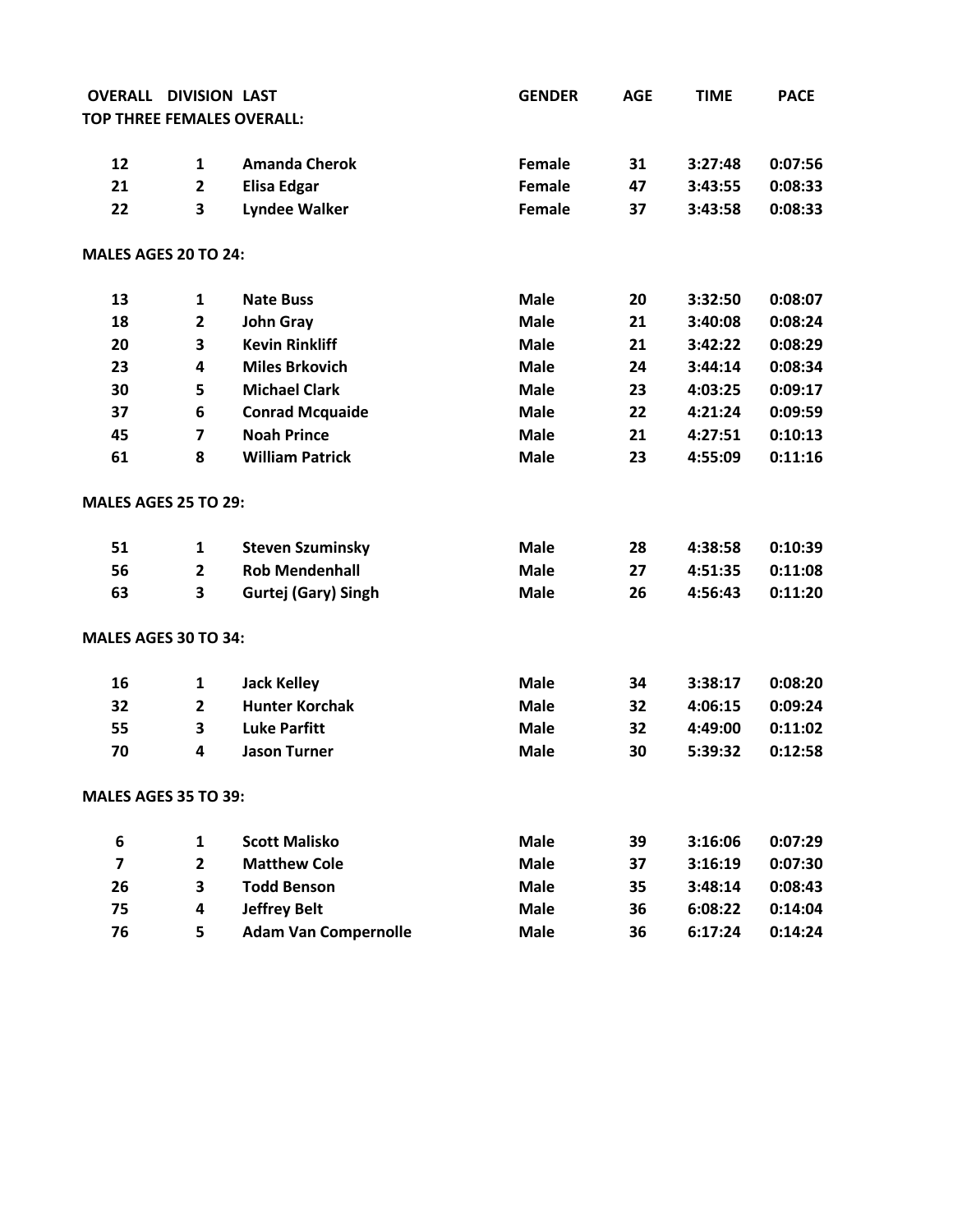| <b>OVERALL</b>       | <b>DIVISION LAST</b>    |                           | <b>GENDER</b> | <b>AGE</b> | <b>TIME</b> | <b>PACE</b> |
|----------------------|-------------------------|---------------------------|---------------|------------|-------------|-------------|
| MALES AGES 40 TO 44: |                         |                           |               |            |             |             |
|                      |                         |                           |               |            |             |             |
| 4                    | 1                       | <b>Brian Caskey</b>       | <b>Male</b>   | 42         | 3:03:57     | 0:07:01     |
| 8                    | $\overline{2}$          | <b>Ben Brucker</b>        | <b>Male</b>   | 41         | 3:22:27     | 0:07:44     |
| 14                   | 3                       | <b>Robert Toonkel</b>     | <b>Male</b>   | 43         | 3:35:00     | 0:08:12     |
| 28                   | 4                       | <b>Xiaoqiang Wang</b>     | <b>Male</b>   | 43         | 3:58:11     | 0:09:05     |
| 38                   | 5                       | <b>David Hoelcle</b>      | <b>Male</b>   | 43         | 4:21:38     | 0:09:59     |
| 44                   | 6                       | <b>Chris Beichner</b>     | <b>Male</b>   | 40         | 4:27:26     | 0:10:12     |
| 48                   | $\overline{\mathbf{z}}$ | <b>Anthony Sweeney</b>    | <b>Male</b>   | 44         | 4:28:31     | 0:10:15     |
| 49                   | 8                       | <b>Travis Leach</b>       | <b>Male</b>   | 41         | 4:31:19     | 0:10:21     |
| MALES AGES 45 TO 49: |                         |                           |               |            |             |             |
| 5                    | 1                       | <b>Albert Carvelli</b>    | <b>Male</b>   | 48         | 3:11:00     | 0:07:17     |
| 10                   | $\mathbf{2}$            | <b>Jonathan Cunkleman</b> | <b>Male</b>   | 47         | 3:26:37     | 0:07:53     |
| MALES AGES 50 TO 54: |                         |                           |               |            |             |             |
| 11                   | 1                       | <b>Todd Jaros</b>         | <b>Male</b>   | 50         | 3:26:47     | 0:07:54     |
| 15                   | $\mathbf{2}$            | <b>John Armstrong</b>     | <b>Male</b>   | 53         | 3:37:00     | 0:08:17     |
| 41                   | 3                       | <b>Terence Barnett</b>    | <b>Male</b>   | 51         | 4:25:09     | 0:10:07     |
| 53                   | 4                       | <b>Yik Lee</b>            | <b>Male</b>   | 50         | 4:43:31     | 0:10:49     |
| 77                   | 5                       | <b>Ron Brown</b>          | <b>Male</b>   | 50         | 6:18:43     | 0:14:27     |
| MALES AGES 55 TO 59: |                         |                           |               |            |             |             |
| 9                    | 1                       | <b>Richard Cook</b>       | <b>Male</b>   | 55         | 3:25:59     | 0:07:52     |
| 19                   | $\overline{2}$          | <b>Mike Klier</b>         | <b>Male</b>   | 55         | 3:40:52     | 0:08:26     |
| 35                   | 3                       | <b>Charles Flynn</b>      | <b>Male</b>   | 58         | 4:10:40     | 0:09:34     |
| 54                   | 4                       | <b>Jeffrey Burtner</b>    | <b>Male</b>   | 59         | 4:45:11     | 0:10:53     |
| 65                   | 5                       | <b>Craig Kunz</b>         | <b>Male</b>   | 58         | 5:02:10     | 0:11:32     |
| MALES AGES 60 TO 64: |                         |                           |               |            |             |             |
| 17                   | 1                       | <b>Joseph Hill</b>        | <b>Male</b>   | 60         | 3:40:07     | 0:08:24     |
| 27                   | $\overline{\mathbf{2}}$ | <b>Michael Flaherty</b>   | <b>Male</b>   | 62         | 3:48:21     | 0:08:43     |
| 69                   | 3                       | <b>Michael Miller</b>     | <b>Male</b>   | 63         | 5:39:32     | 0:12:58     |
| 72                   | 4                       | <b>Adrian Fedorco</b>     | <b>Male</b>   | 64         | 5:51:58     | 0:13:26     |
| MALES AGES 65 TO 69: |                         |                           |               |            |             |             |
| 25                   | 1                       | <b>Daniel Horvath</b>     | <b>Male</b>   | 65         | 3:46:56     | 0:08:40     |
| 29                   | $\overline{\mathbf{2}}$ | <b>Joe Shuta</b>          | <b>Male</b>   | 67         | 4:00:51     | 0:09:12     |
| 34                   | 3                       | <b>Roy Christini</b>      | <b>Male</b>   | 67         | 4:08:33     | 0:09:29     |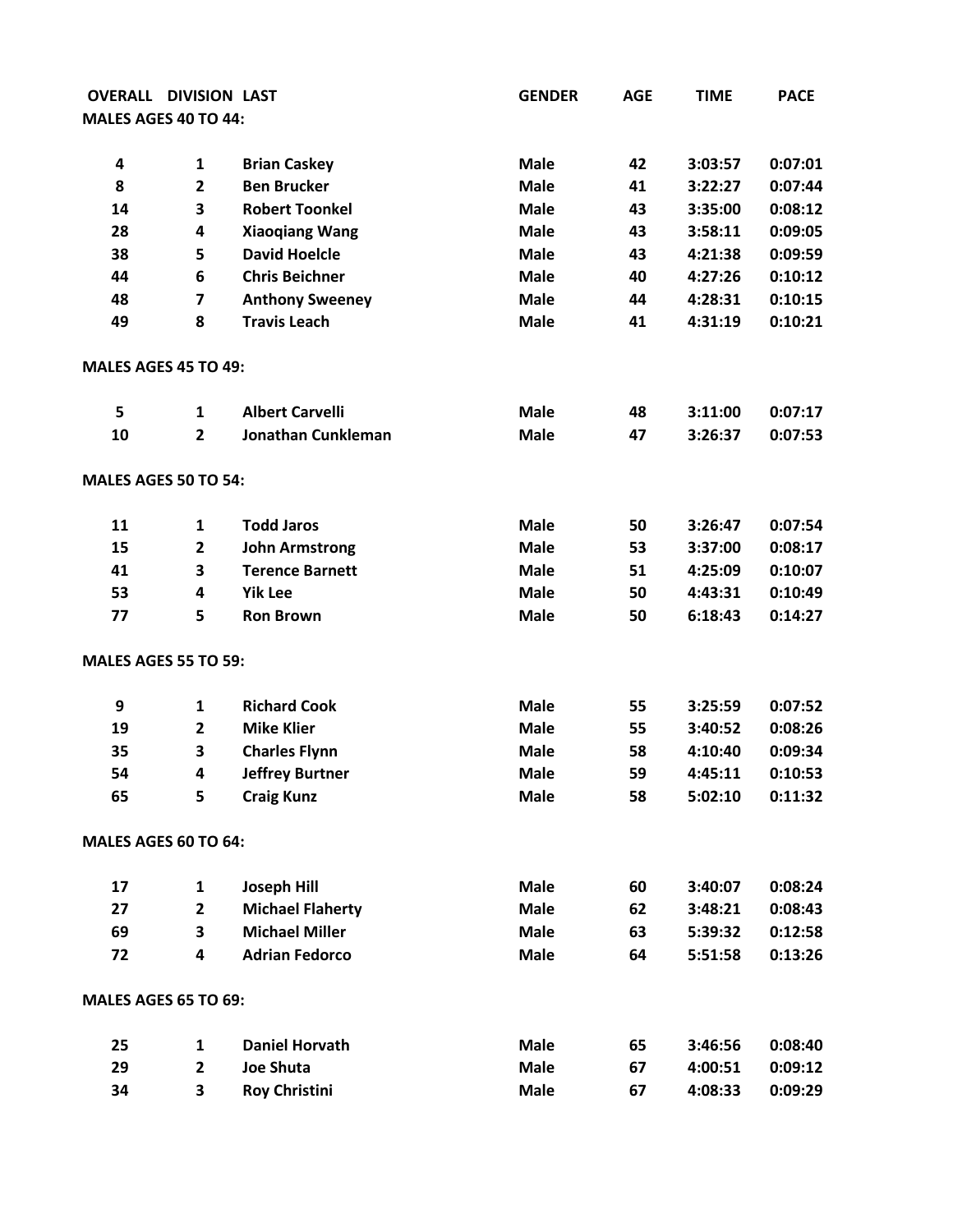| <b>OVERALL DIVISION LAST</b>  |                         |                            | <b>GENDER</b> | <b>AGE</b> | <b>TIME</b> | <b>PACE</b> |
|-------------------------------|-------------------------|----------------------------|---------------|------------|-------------|-------------|
| <b>MALES AGES 75 TO 79:</b>   |                         |                            |               |            |             |             |
|                               |                         |                            |               |            |             |             |
| 52                            | 1                       | <b>Richard Blaskiewicz</b> | <b>Male</b>   | 78         | 4:43:05     | 0:10:48     |
| 79                            | $\overline{2}$          | Al Emma                    | <b>Male</b>   | 78         | 6:35:31     | 0:15:06     |
| FEMALES AGES 20 TO 24:        |                         |                            |               |            |             |             |
| 40                            | 1                       | <b>Mary Price</b>          | Female        | 24         | 4:24:04     | 0:10:05     |
| 60                            | $\mathbf{2}$            | <b>Kodi Endres</b>         | Female        | 21         | 4:55:09     | 0:11:16     |
| <b>FEMALES AGES 25 TO 29:</b> |                         |                            |               |            |             |             |
| 50                            | $\mathbf{1}$            | <b>Brynn Waylonis</b>      | Female        | 28         | 4:31:44     | 0:10:22     |
| FEMALES AGES 30 TO 34:        |                         |                            |               |            |             |             |
| 36                            | $\mathbf{1}$            | <b>Heather Zeoli</b>       | Female        | 34         | 4:14:04     | 0:09:42     |
| 43                            | $\overline{2}$          | <b>Andrea Palmiotto</b>    | Female        | 33         | 4:25:54     | 0:10:09     |
| 62                            | 3                       | <b>Kendra Claypool</b>     | Female        | 30         | 4:56:10     | 0:11:18     |
| 68                            | $\overline{\mathbf{4}}$ | <b>Kris Mccormick</b>      | Female        | 34         | 5:39:32     | 0:12:58     |
| 71                            | 5                       | <b>Corinna Lomasney</b>    | Female        | 30         | 5:42:51     | 0:13:05     |
| 74                            | 6                       | <b>Season Petrovich</b>    | Female        | 31         | 6:08:17     | 0:14:03     |
| FEMALES AGES 35 TO 39:        |                         |                            |               |            |             |             |
| 31                            | $\mathbf{1}$            | <b>Rachel Clark-Paz</b>    | Female        | 35         | 4:03:55     | 0:09:19     |
| 39                            | $\overline{2}$          | <b>Wendy Smith</b>         | Female        | 36         | 4:23:22     | 0:10:03     |
| 42                            | 3                       | <b>Kristin Engle</b>       | Female        | 38         | 4:25:41     | 0:10:08     |
| FEMALES AGES 40 TO 44:        |                         |                            |               |            |             |             |
| 24                            | $\mathbf{1}$            | <b>Christie Beaver</b>     | Female        | 45         | 3:46:17     | 0:08:38     |
| <b>FEMALES AGES 45 TO 49:</b> |                         |                            |               |            |             |             |
| 46                            | 1                       | Kimberlee Cunkelman        | Female        | 49         | 4:28:09     | 0:10:14     |
| 58                            | $\overline{2}$          | <b>Nicole Edwards</b>      | Female        | 48         | 4:53:49     | 0:11:13     |
| 59                            | 3                       | <b>Mary Siegel</b>         | Female        | 47         | 4:53:49     | 0:11:13     |
| FEMALES AGES 50 TO 54:        |                         |                            |               |            |             |             |
| 33                            | 1                       | <b>Michelle Cicco</b>      | Female        | 50         | 4:07:23     | 0:09:27     |
| 57                            | $\overline{2}$          | <b>Connie Miranda</b>      | Female        | 50         | 4:52:01     | 0:11:09     |
| 67                            | 3                       | <b>Kim Navikas</b>         | Female        | 51         | 5:27:31     | 0:12:30     |
| 73                            | 4                       | <b>Elizabeth Emonds</b>    | Female        | 54         | 5:56:40     | 0:13:37     |
|                               |                         |                            |               |            |             |             |